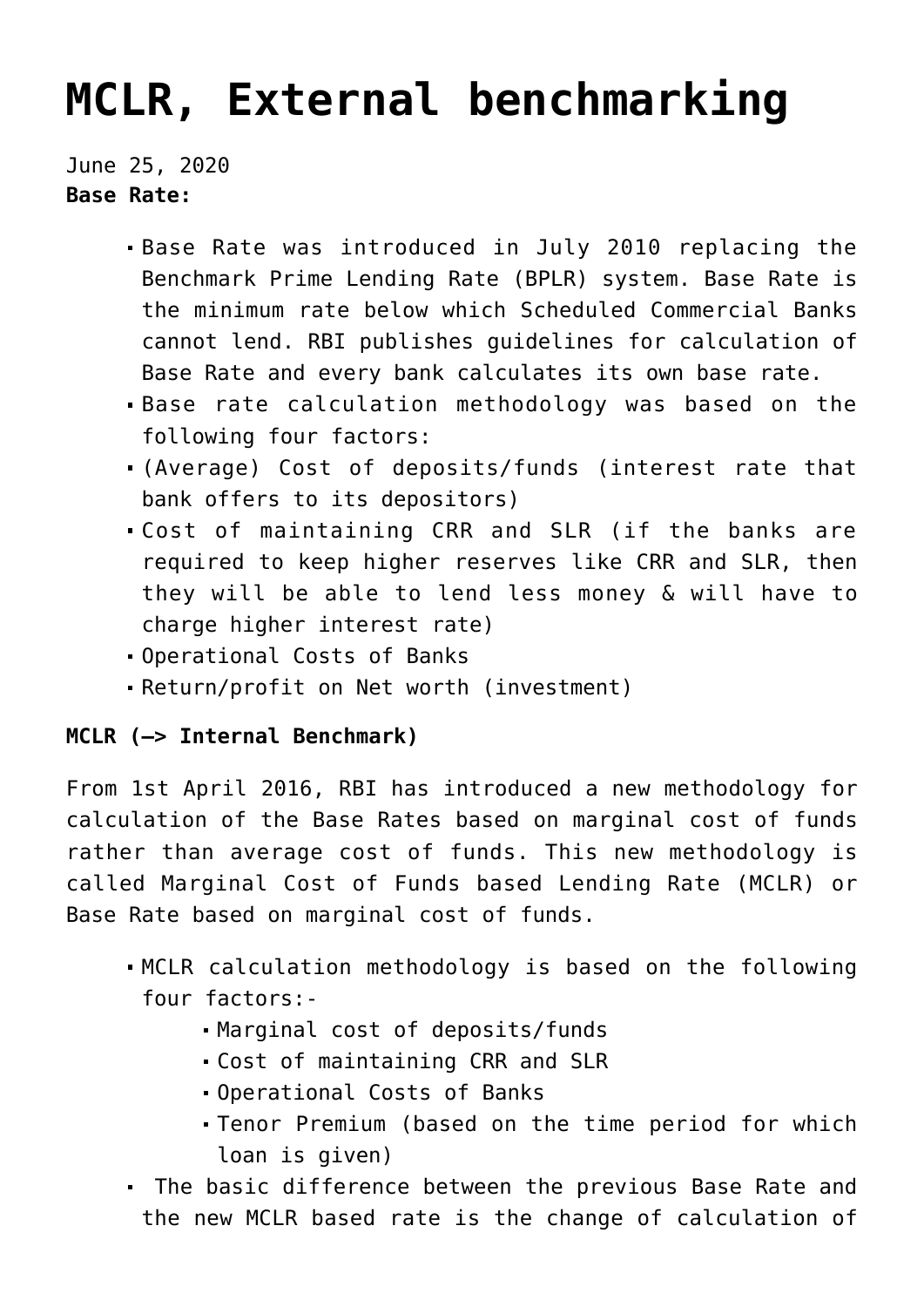cost of deposits from *average to marginal*. The banks shall review and publish their MCLR every month.

- As per the new methodology of MCLR, the banks must link their lending rates with the marginal/additional cost of deposits i.e. the rate at which they are receiving the new deposits
- So in this situation whenever RBI reduces the repo rate, banks reduce their deposit rate and since the lending rate is linked to the new deposit rate, they reduce the lending rate also.
- Hence, because of linking the lending rate with marginal cost of deposits, there will be fast transmission of repo rate into lending rate (better monetary policy transmission). It will also help improve the transparency in the methodology followed by banks for determining the lending rates.
- Every bank calculates its own MCLR rate based on the cost of deposits, operational costs, reserve requirements, and tenor premium. *So MCLR is an internal benchmark.*
- But the transmission of policy rates(repo), to the lending rates of the bank has not been satisfactory because if the reasons like
	- —> reduced repo—> reduced deposit rates—> reduced deposit rates may not be attractive to the customers/depositors. Hence, banks may not reduce the deposit rates—> MCLR linked to deposit rates may not reduce the lending rates
	- Government offering higher interest on small savings schemes
- Hence RBI has made it mandatory for banks to link all new floating rate personal or retail loans, and floating rate loans to MSMEs to an external benchmark from October 1, 2019.
- Banks can choose one of the *four external benchmarks* repo, 3-month treasury bill, 6-month treasury bill yield